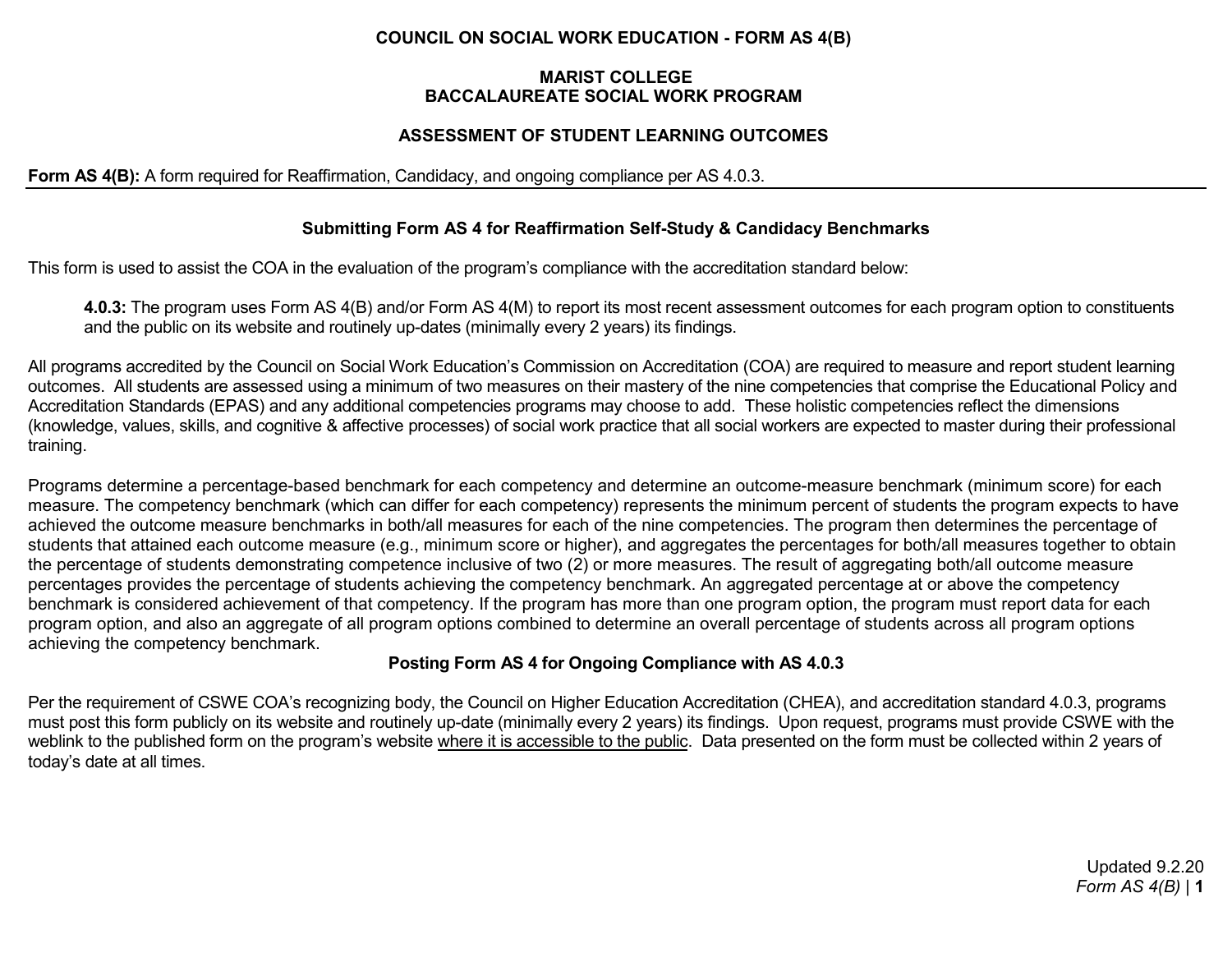## **Summary of the Program's Assessment Plan | Generalist Practice**

All students are assessed using a minimum of two measures on their mastery of the nine competencies that comprise the Educational Policy and Accreditation Standards of the Council on Social Work Education and any additional competencies programs may choose to add. Summarize the program's competency-based assessment plan. Programs may add/delete rows to accurately reflect the number measures included in the data presented.

| Assessment Measure #1: Field Education Performance Evaluation: Spring 2021  |                          |
|-----------------------------------------------------------------------------|--------------------------|
| Dimensions Assessed: Knowledge, Values, Skills and Cognitive & Affective    | All                      |
| Processes                                                                   |                          |
| When/where students are assessed:                                           | At Field                 |
|                                                                             | Agencies in May          |
|                                                                             | 2021                     |
| Who assessed student competence:                                            | <b>Field instructors</b> |
| Outcome Measure Benchmark (minimum score indicative of achievement)         | Rating of $4 =$          |
| for Competencies 1-9:                                                       | Competency               |
| Competency Benchmark (percent of students the program expects to have       | 80% of the               |
| achieved the minimum scores, inclusive of all measures) for Competencies    | Senior SW                |
| $1-9.$                                                                      | Students will            |
|                                                                             | Demonstrate              |
|                                                                             | Competence               |
| Assessment Measure #2: Student Observation by Field Instructor: Spring 2021 |                          |
| Dimensions Assessed: Knowledge, Values, Skills and Cognitive & Affective    | All                      |
| <b>Processes</b>                                                            |                          |
| When/where students are assessed:                                           | At Field                 |
|                                                                             | Agencies in May          |
|                                                                             | 2021                     |
|                                                                             |                          |
| Who assessed student competence:                                            | <b>Field Instructors</b> |
| Outcome Measure Benchmark (minimum score indicative of achievement)         | Rating of $3 =$          |
| for Competencies 1-9:                                                       | Competency               |
| Competency Benchmark (percent of students the program expects to have       | 80% of the               |
| achieved the minimum scores, inclusive of all measures) for Competencies    | Senior SW                |
| $1-9.$                                                                      | Students will            |
|                                                                             | Demonstrate              |
|                                                                             | Competence               |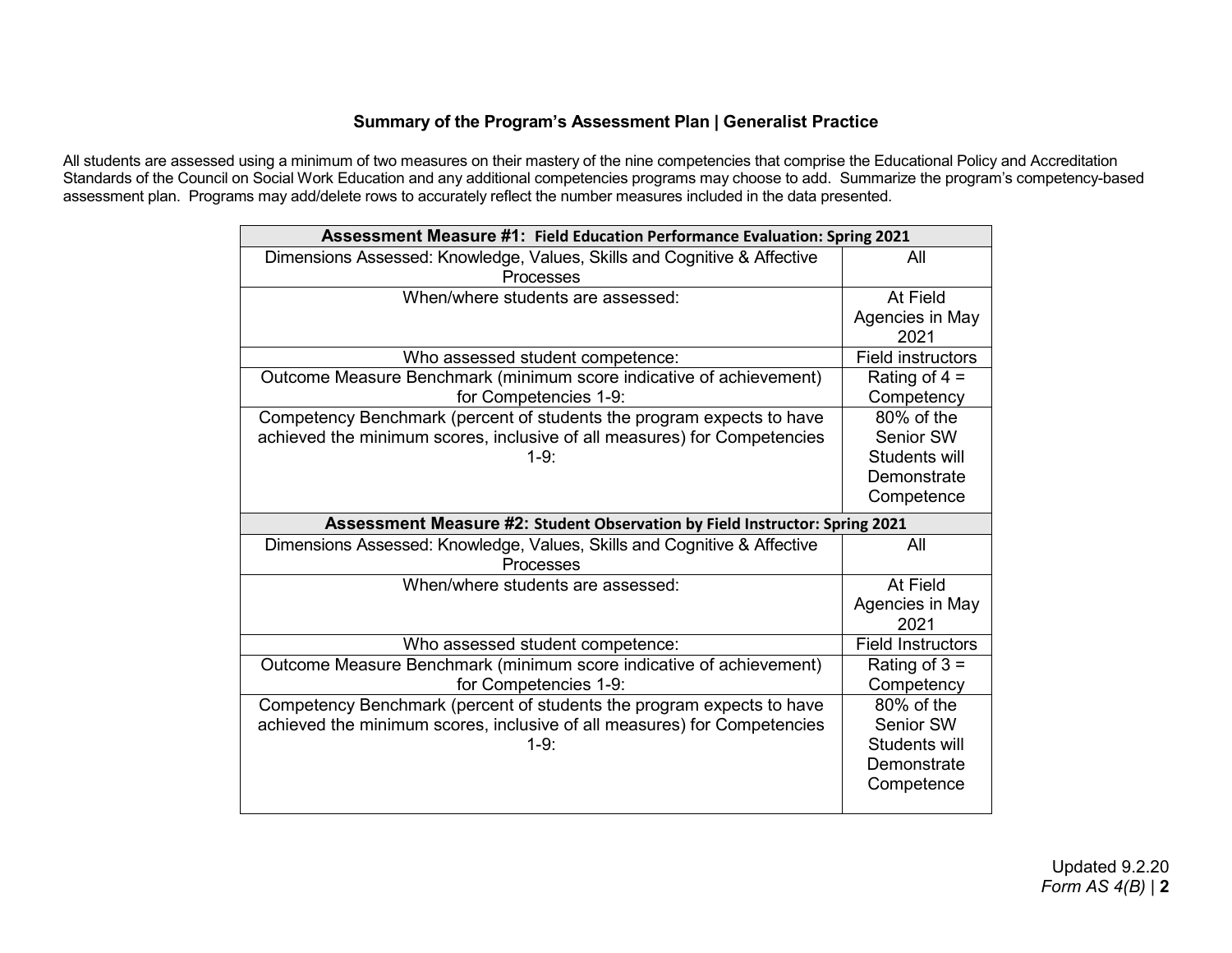# **Assessment Data Collected during the Academic Year (2020-2021)**

| <b>COMPETENCY</b>                                                                                                                    | <b>COMPETENCY</b><br><b>BENCHMARK</b><br>$(\% )$                                            | PERCENTAGE OF STUDENTS ACHIEVING BENCHMARK                  |                                                                                                                                       |                                                                    |                                                             |
|--------------------------------------------------------------------------------------------------------------------------------------|---------------------------------------------------------------------------------------------|-------------------------------------------------------------|---------------------------------------------------------------------------------------------------------------------------------------|--------------------------------------------------------------------|-------------------------------------------------------------|
|                                                                                                                                      |                                                                                             | Aggregate<br>of Students from All<br><b>Program Options</b> | <b>Program Option #1</b><br>One Location BSW on the<br><b>Ground</b>                                                                  | <b>Program Option #2</b><br>(identify location/delivery<br>method) | Program Option #3<br>(identify location/delivery<br>method) |
|                                                                                                                                      |                                                                                             | $N = 25$                                                    | $N = 25$                                                                                                                              | N/A                                                                | N/A                                                         |
| <b>Competency 1:</b><br><b>Demonstrate Ethical</b><br>and Professional<br><b>Behavior</b>                                            | 80% of the Senior<br><b>SW Students will</b><br>Demonstrate<br>Competence on 2<br>Measures. | 95.5%                                                       | Measure 1: Field<br>Evaluation = $95.8\%$<br>Measure 2: Interview<br>Observations = 95.2%<br>Average of Two<br>Instruments = $95.5\%$ |                                                                    |                                                             |
| <b>Competency 2:</b><br><b>Engage Diversity</b><br>and Difference in<br><b>Practice</b>                                              | 80% of the Senior<br><b>SW Students will</b><br>Demonstrate<br>Competence on 2<br>Measures. | 99.4%                                                       | Measure 1: Field<br>Evaluation = $100\%$<br>Measure 2: Interview<br>Observations = 98.7%<br>Average of Two<br>Instruments = $99.4\%$  |                                                                    |                                                             |
| <b>Competency 3:</b><br><b>Advance Human</b><br><b>Rights and Social,</b><br>Economic, and<br><b>Environmental</b><br><b>Justice</b> | 80% of the Senior<br><b>SW Students will</b><br>Demonstrate<br>Competence on 2<br>Measures. | 100%                                                        | Measure 1: Field<br>Evaluation = $100\%$<br>Measure 2: Interview<br>Observations = 100%                                               |                                                                    |                                                             |

Updated 9.2.20 *Form AS 4(B)* | **3**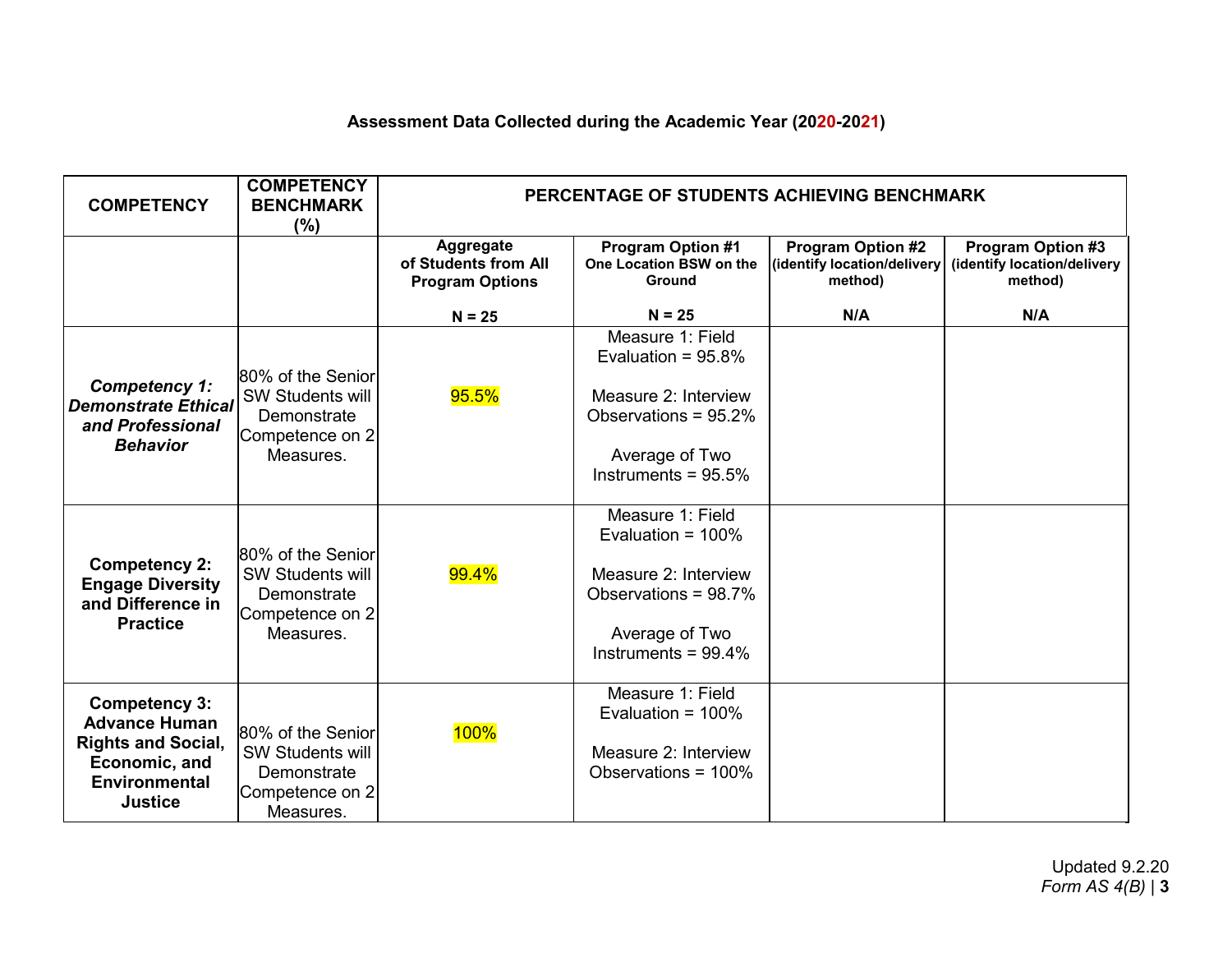|                                                                                                                             |                                                                                                   |       | Average of Two<br>Instruments = $100\%$                                                                                                 |  |
|-----------------------------------------------------------------------------------------------------------------------------|---------------------------------------------------------------------------------------------------|-------|-----------------------------------------------------------------------------------------------------------------------------------------|--|
| <b>Competency 4:</b><br><b>Engage in Practice-</b><br>informed Research<br>and Research-<br>informed Practice               | 80% of the Senior<br><b>SW Students will</b><br>Demonstrate<br>Competence on 2<br>Measures.       | 89.8% | Measure 1: Field<br>Evaluation = $87.5%$<br>Measure 2: Interview<br>Observations = $92.0\%$<br>Average of Two<br>Instruments = $89.8\%$ |  |
| <b>Competency 5:</b><br><b>Engage in Policy</b><br><b>Practice</b>                                                          | 80% of the Senior<br>SW Students will<br>Demonstrate<br>Competence on 2<br>Measures.              | 88.0% | Measure 1: Field<br>Evaluation = $84.0\%$<br>Measure 2: Interview<br>Observations = 92.0%<br>Average of Two<br>Instruments = $88.0\%$   |  |
| <b>Competency 6:</b><br><b>Engage with</b><br>Individuals, Families,<br>Groups,<br>Organizations, and<br><b>Communities</b> | 80% of the Senior<br><b>SW Students will</b><br>Demonstrate<br>Competence on 2<br><b>Measures</b> | 95.2% | Measure 1: Field<br>Evaluation = $96.0\%$<br>Measure 2: Interview<br>Observations = 94.4%<br>Average of Two<br>Instruments = $95.2\%$   |  |
| <b>Competency 7:</b><br><b>Assess Individuals,</b><br>Families, Groups,<br>Organizations, and<br><b>Communities</b>         | 80% of the Senior<br><b>SW Students will</b><br>Demonstrate                                       | 93.0% | Measure 1: Field<br>Evaluation = $96.0\%$<br>Measure 2: Interview<br>Observations = $88.0\%$                                            |  |